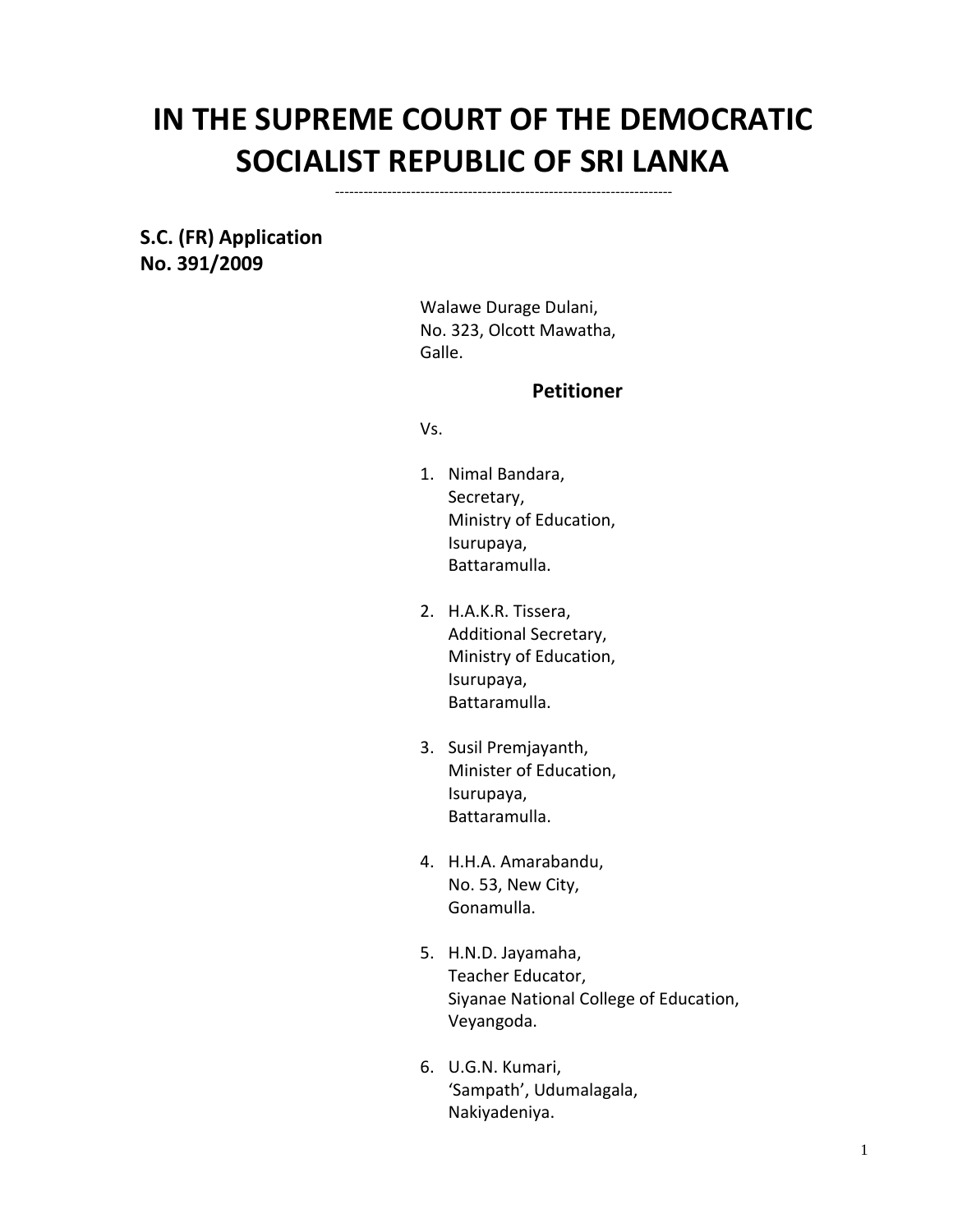- 7. University Grants Commission, No. 20, Ward Place, Colombo 07.
- 8. Secretary, Public Service Commission, No. 356 B, Carlwil Place, Colombo 03.
- 9. Hon. The Attorney-General, Attorney General's Department, Colombo 12.

10. C.R. Jayasundara,

- 11. J.D.T.U.K. Jayasinghe,
- 12. J. Peduruhewa,
- 13. C.P.K. Wijekoon,
- 14. P.S. Kumara,
- 15. M.P. Uduwage,
- 16. P.K. Chandramala,
- 17. A.J. Gamage,
- 18. P.D.G. Geethika,

19. A.M.A.B. Adikari,

20. D.D.R.P. Wanigasekera,

21. P.G.B. Kalpani,

22. M.H.C.S. Tissera,

23. H.M.T.K.D. Bandara,

24. R.M.K. Rajapaksa,

25. K.D. Anuradha,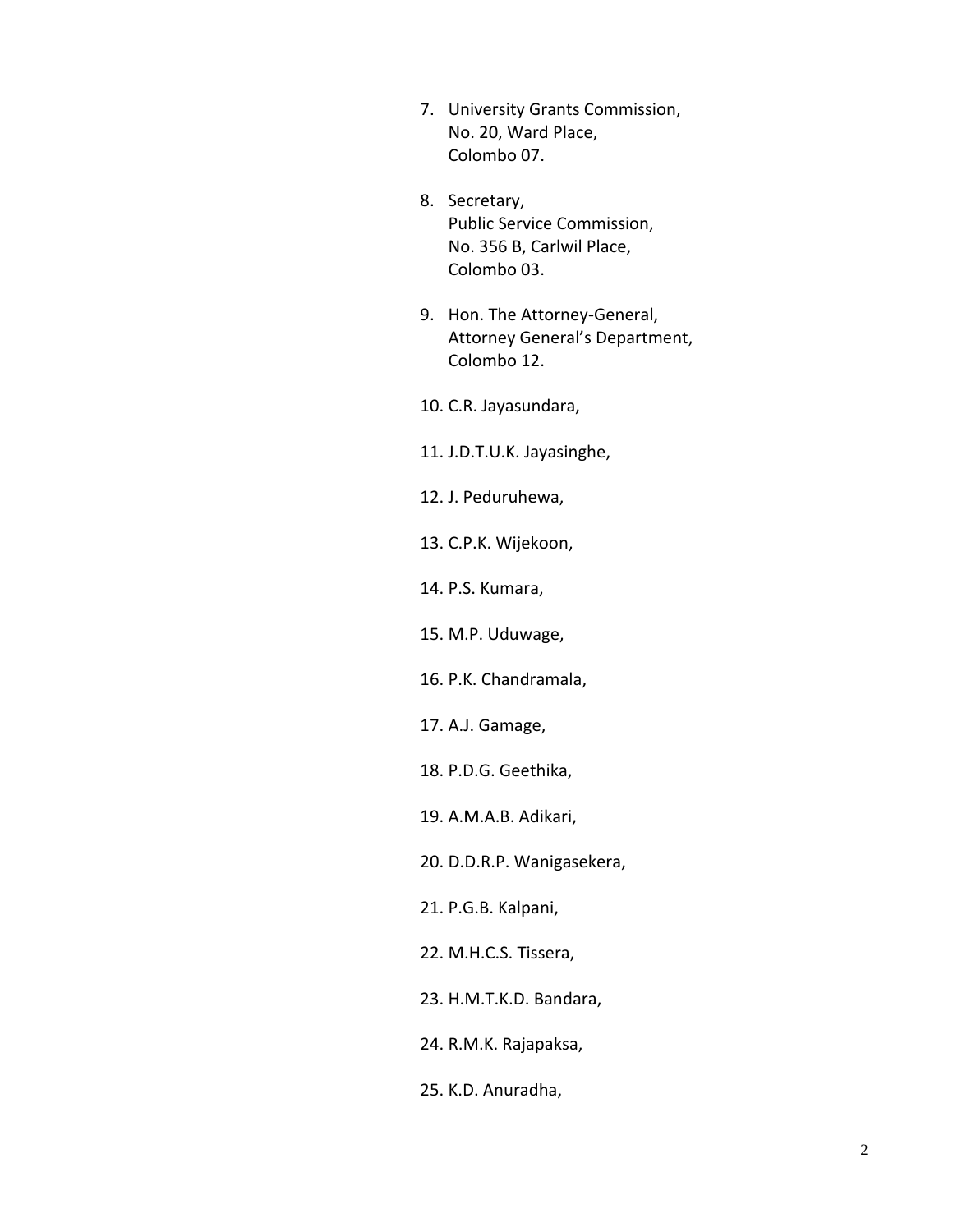26. D.D.S.P. Jayasinghe,

27. W.K.P.D. Gunaratne,

28. N.I. Kulasinghe,

29. W.A.K.P. Wickramasinghe,

30. M.V.T. Malinda,

31. S.J. Abeygunawardena,

32. I.M.N.K. Yatagammana,

33. G.P.O.V. Perera,

34. S.W.N. Samarasinghe,

35. A.C. Senanayake,

36. K. Galappaththi,

37. H.A.M. Priyangani,

38. M.H.M.M. de Silva,

39. J.N. Waduge,

40. P.P. Widanapathirana,

41. P.K. Premachandra.

## **Respondents**

| <b>BEFORE</b> | Dr. Shirani A. Bandaranayake, J. |
|---------------|----------------------------------|
|               | N.G. Amaratunga, J. &            |
|               | K. Sripavan, J.                  |
|               |                                  |

**COUNSEL** : Viran Corea with S. Gunaratne for Petitioner S. Barrie, SC, for 1<sup>st</sup> - 3<sup>rd</sup> and 7<sup>th</sup> - 9<sup>th</sup> Respondents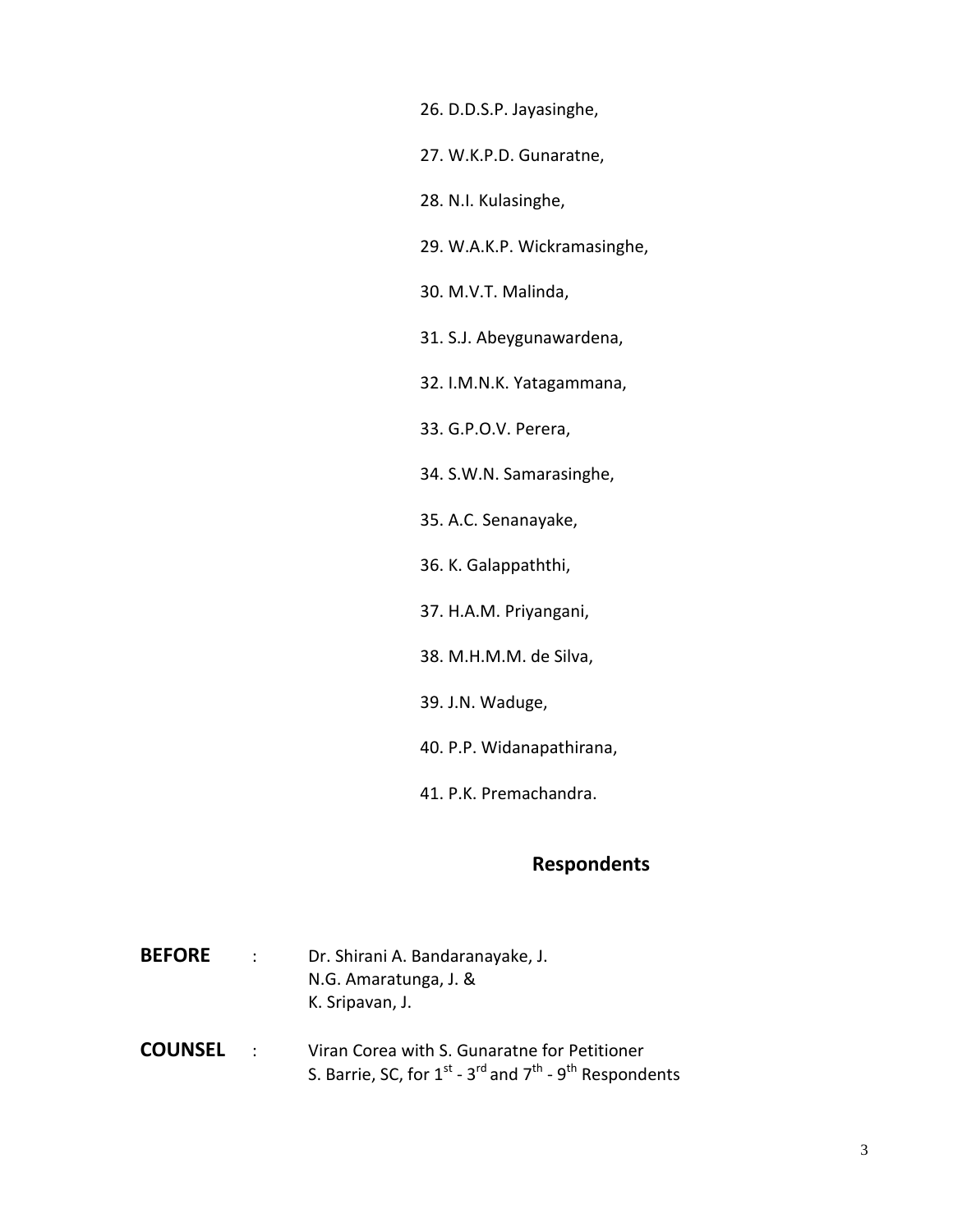#### **ARGUED ON**: 31.05.2010

## **WRITTEN SUBMISSIONS TENDERED ON:** Petitioner : 07.07.2010 Respondents : 11.10.2010

**DECIDED ON:** 31.01.2011

## **Dr. Shirani A. Bandaranayake, J.**

The petitioner, who is a Teacher Educator serving at the Ruhunu National College of Education on secondment, had alleged that her fundamental rights guaranteed in terms of Articles 12(1) and/or 12(2) and/or 14(1)g of the Constitution had been violated due to her non-appointment as a Teacher Educator in Information Technology. This Court had granted leave to proceed for the alleged infringement of Articles 12(1) and 14(1)g of the Constitution.

The facts of this application, as submitted by the petitioner, *albeit* brief, are as follows:

The petitioner was appointed as a Teacher in English Language by the Uva Province Public Service Commission by letter dated 09.06.1992 (P1). At the time the petitioner filed this application she was in Grade 2-II in the Teachers Service. Whilst in the Teachers Service, the petitioner had followed various courses to improve her knowledge and qualifications. Accordingly the petitioner had successfully completed the Degree of Bachelor of Science at the Open University of Sri Lanka with a second class in the Lower Division (P3A and P3B) and had further followed a Postgraduate Diploma in Computer Technology at the University of Colombo in 2002 (P4A and P4B).

The Ministry of Education, by Gazette notification dated 09.09.2005 (P5), had called for applications for the post of 'Teacher Educator' in National Colleges of Education of the Sri Lanka Teacher Education Service (hereinafter referred to as SLTES). The petitioner, being eligible to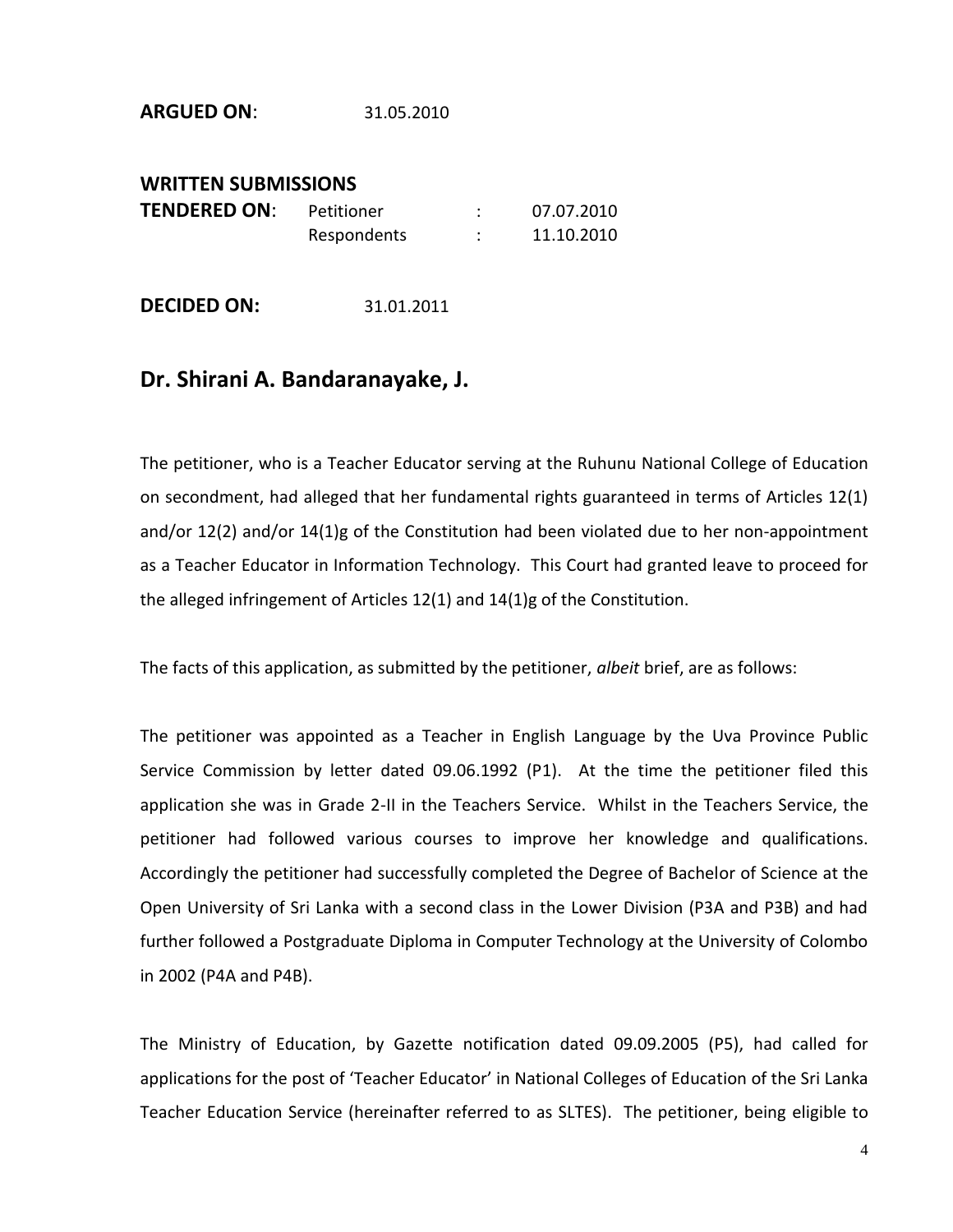apply for the said post under the subject of Information Technology, had forwarded an application. Thereafter she had attended three interviews at which she had presented all the relevant documents and details pertaining to her experience, qualifications and commendations in service (P6A and P6B).

In the meantime, due to the delay in making permanent appointments to the National Colleges of Education and as the petitioner was eligible to be appointed as a Teacher Educator in terms of the criteria in the Gazette notification dated 09.09.2005 (P5), the petitioner was attached to the Ruhunu National College of Education as a Lecturer on secondment for the Teaching service. Her services were extended from time to time and the petitioner had continued to function as a Teacher Educator entertaining a legitimate expectation that her application for formal recruitment would be considered in terms of the criteria published in the Gazette notification dated 09.09.2005 (P5).

In or around October 2007 the petitioner was recalled to the school where she was serving previously and later at the request made by the President of the Ruhunu National College of Education and at the request of the petitioner herself, she was temporarily released from Teacher Service to the Ruhunu National College of Education to serve on secondment on the basis that her salary would be paid by the said National College of Education (P10).

In mid 2008 the petitioner had reliably learnt that she had been placed  $7<sup>th</sup>$  in the rank after the interviews held for the recruitment for Teacher Educators to National Colleges of Education. By 01.04.2009, the petitioner learnt that the list of recruits for the subject of Information Technology was amended and there were 31 names above her. Later she had become aware that her name was not among the 35 persons, who were selected, but was placed as No. 38 in the list.

The petitioner had made several representations regarding her grievance. Letters had been sent to HE the President, the Minister of Education, Secretary to the Public Service Commission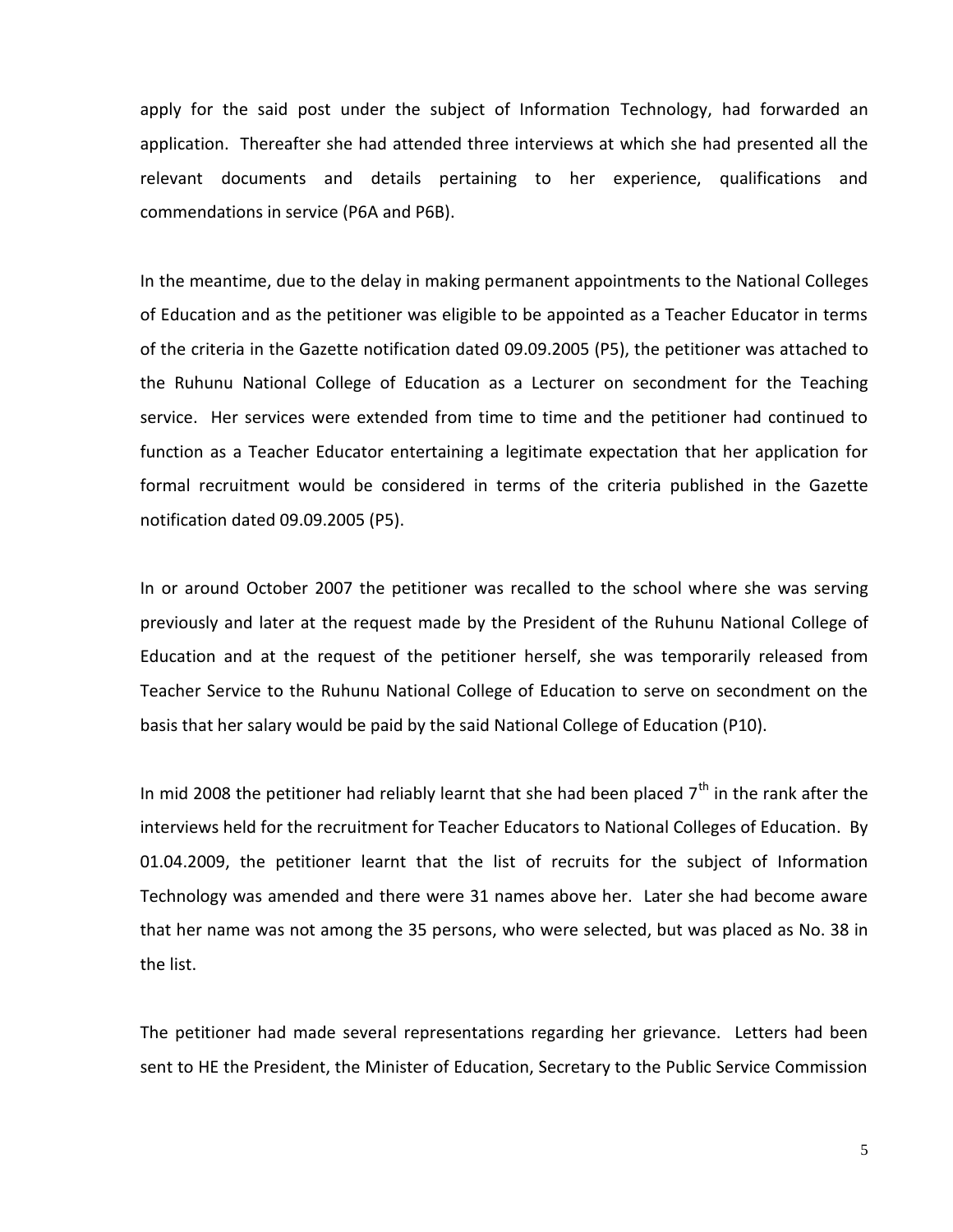and the Human Rights Commission stating her entitlement and/or eligibility to be appointed as a Teacher Educator to National Colleges of Education in Information Technology.

Having stated the facts of this application, let me now turn to consider the submissions of the learned Counsel for the petitioner and the respondents. It is also to be noted that although leave to proceed was granted in terms of Articles 12(1) and 14(1)g of the Constitution, submissions were made only on the basis of the alleged infringement of Article 12(1) of the Constitution.

Learned Counsel for the petitioner contended that the requirement under Clause 6.4.6 (i) had been wrongly interpreted by the respondents and the meaning given by the  $1<sup>st</sup>$  respondent that Computer Science, Library and Information Technology being considered as 'a subject' is in clear violation of the Gazette notification.

The  $1<sup>st</sup>$  respondent, being the Secretary to the Ministry of Education, had averred that by the Gazette notification dated 09.09.2005, (P5) applications were called for 'Teacher Educators' and the initial interview had been conducted in 2006. Thereafter the Public Service Commission had nullified the results of the said interview and consequent to the directions given by the Public Service Commission fresh interviews had been held in January, February and March 2007. Since there was a delay in appointing Teacher Educators, and as there were a shortage of teachers, a decision had been taken to temporarily attach teachers from the Sri Lanka Teachers Service to such Colleges of Education. Several lecturers, including the petitioner, were thus temporarily attached to Colleges of Education until the vacancies in 'Teacher Educators' were filled. At the time the said attachments were made it was clearly laid down that such temporary attachments would not give rise to any right in respect of a permanent appointment to the 'Teacher Educators' service.

In fact the letters issued to the petitioner extending her attachment had clearly laid down this position, where it was stated that (P8A),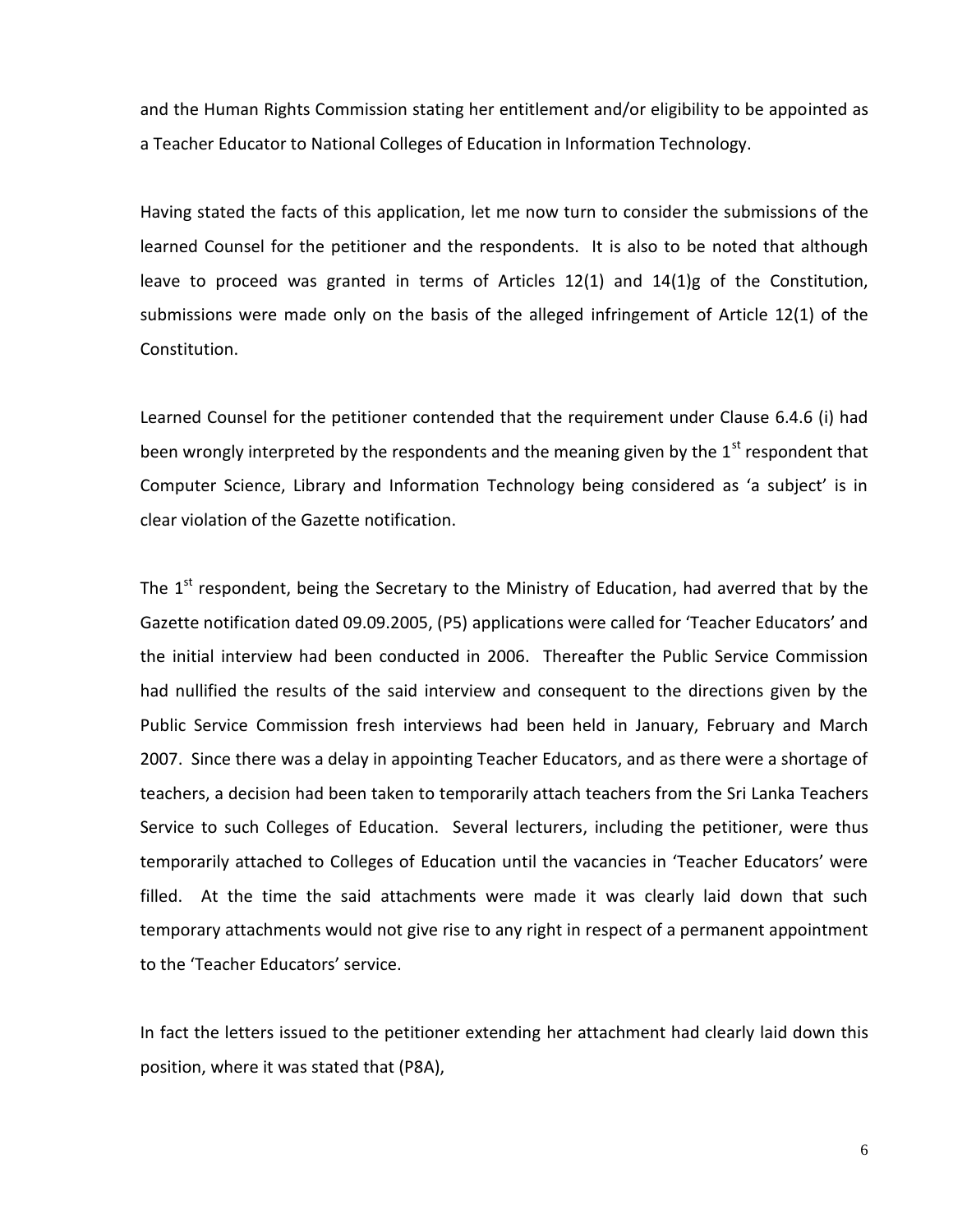''Tn ú» mSGfha fiajh lsrSu yqfola ;djld,sl wkqhqla; lsrSula පමණක් වන අතර එය ස්ථිර තනතුරක් ලබා ගැනීම සඳහා අයිතිවාසිකමක් ගනාවේ. ස්ථිර වශයෙන් තනතුරු පිරවීමේදී ඔබ පෙර සිටි තනතුරට යා යුතු බව දන්වනු කැමැත්තෙමි.''

Applications were called by Gazette notification dated 09.09.2005, to fill vacancies *inter alia* in Class III of the SLTES. Educational and other qualifications, which were necessary for Class III of SLTES, were given in Clauses 6.1 to 6.3 of the said Gazette notification. Clause 6.4 of the said Gazette notification had made provision for candidates with lesser qualifications to apply for the subject areas in English, Physical Education, Technological Education, Food Technology, Special Education, Information Technology and Western Music, when there are no candidates having the qualifications referred to in Clauses 6.1 to 6.3 of the Gazette notification. The said Clauses are as follows:

## "6. **Educational and other qualifications**

- 6.1 Should have obtained a first or second class (upper) Degree on Education from a recognized University or a higher Degree on Education, or
- 6.2 Should have obtained a Degree relating to the subject area from a recognized University and a Post Graduate Diploma in Education with a Distinction or Merit pass; or
- 6.3 Should be a person not exceeding 40 years of age having a satisfactory period of not less than 3 years in teaching and holding a permanent post in Sri Lanka Teachers' Service or Sri Lanka Educational Administrative Service and having a Degree with a First or Second Class Pass (upper) in the relevant subject area issued from a recognized University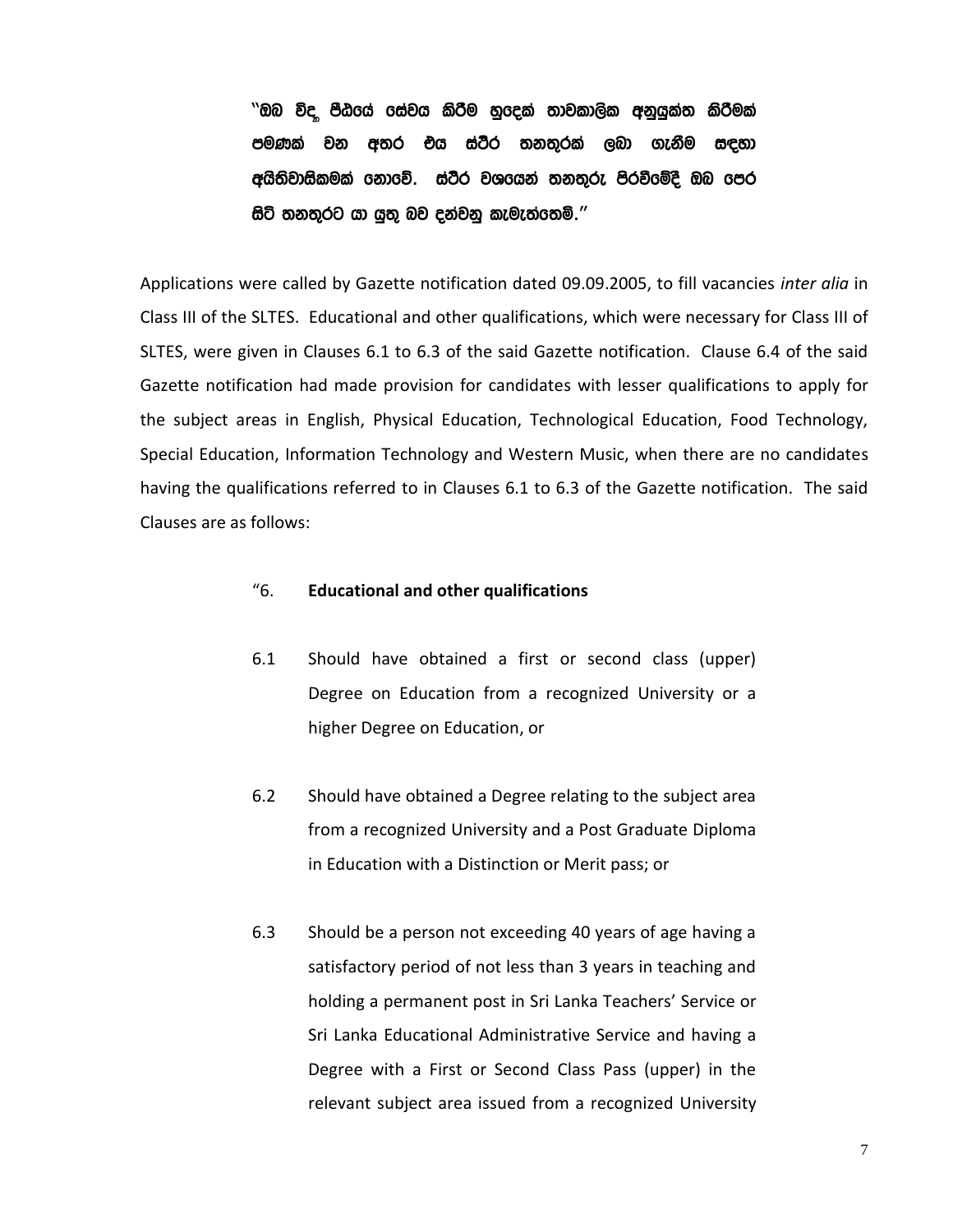and Post Graduate Diploma in Education, or a Post Graduate Diploma in Education with a Degree on the relevant subject.

**Note**: The upper age limit shall not be applicable for the officers serving in the post of Lecturers on performing basis in the National Colleges of Education and in Teachers' Colleges."

It is common ground that the petitioner had made an application for the subject of Information Technology under the category given in Clause 6.4.6 of the Gazette notification. The said Clause is as follows:

#### "6.4.6. **Information Technology**

- i) A Degree obtained from a recognized University with Computer Science, Library and Information Technology as subject; or
- ii) A Degree obtained from a recognized University and a Post Graduate Diploma in Information Technology and teaching experience of not less than Five years; or
- iii) A Diploma Certificate in the relevant subject conducted by the Department of Examination or National Diploma in Teaching with a Distinction/Merit pass; or
- iv) A Diploma in Information Technology of not less than two years duration from a government recognized institute and Trained Teacher Certificate with teaching experience of not less than Ten years after teacher training."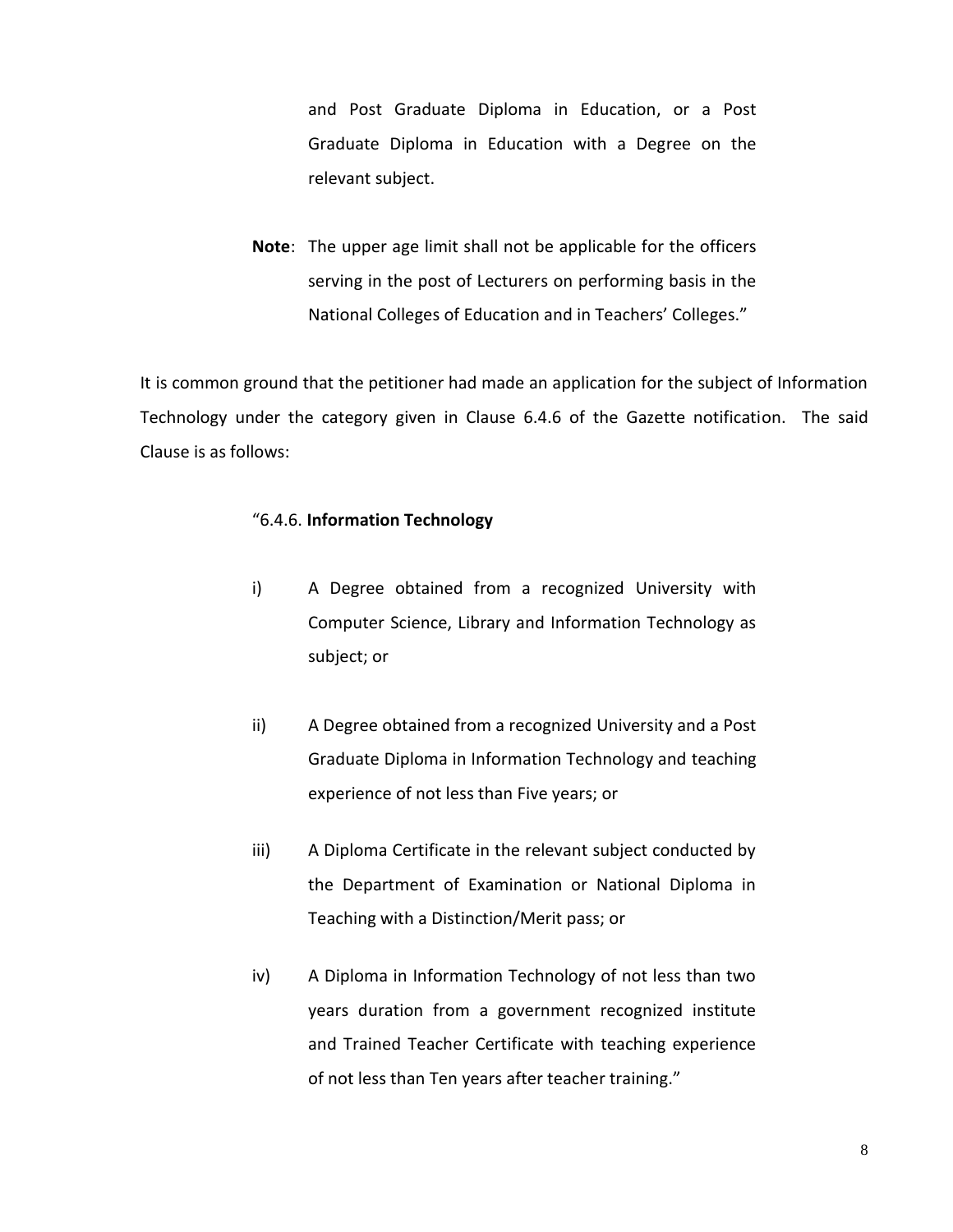It is not disputed that the petitioner had made her application under Clause 6.4.6 (ii) of the Gazette notification and as has been stated earlier, in terms of the 'Note' under the said Clause, vacancies had to be first filled by those who qualified under Clause 6.4.6 (i) and applications under Clause 6.4.6 (ii) could be considered only if any further vacancies existed.

The  $1<sup>st</sup>$  respondent in his affidavit had averred that applications had been called to fill 35 vacancies in Class III of the service. The interview panel had recommended 34 applicants under category 6.4.6 (i) and therefore only one vacancy had remained to be filled under Clause 6.4.6 (ii). The person who had ranked No. 1 under category 6.4.6 (ii) was selected (35<sup>th</sup> in the overall list) and the petitioner was placed  $4<sup>th</sup>$  (38 in the overall list) and therefore could not be appointed.

Learned Counsel for the petitioner contended that the respondents had given a wrong interpretation to Clause 6.4.6 (i) in clear violation of the published criteria in the Gazette notification. It was also contended that the  $4<sup>th</sup>$  and  $5<sup>th</sup>$  respondents possessed Degrees in Mathematics and have followed Information Technology only 'as a subject' and not 'as subject' as required by the Gazette notification (P3). It was further submitted that the University of Kelaniya offered a Degree in Bachelor of Arts in Library and Information Science conducted by the Department of Library and Information Science of the Faculty of Social Science of the University of Kelaniya.

Clause 6.4.6 (i) of the Gazette notification refers to a Degree **with** Computer Science, Library and Information Technology as subjects. Clause 6.4.6 (ii) on the other hand refers to **A Degree** and a Post Graduate Diploma in Information Technology.

With reference to Clause 6.4.6 (i) it is quite evident that what is required by an applicant is to possess a Degree which would have consisted of subjects including Computer Science, Library and Information Technology. There is no specific mention as to whether the Degree should be from the discipline of Science or Arts. The requisite qualification for the appointments in question was to possess a Degree consisting of subjects referred to in Clause 6.4.6 (ii). It is also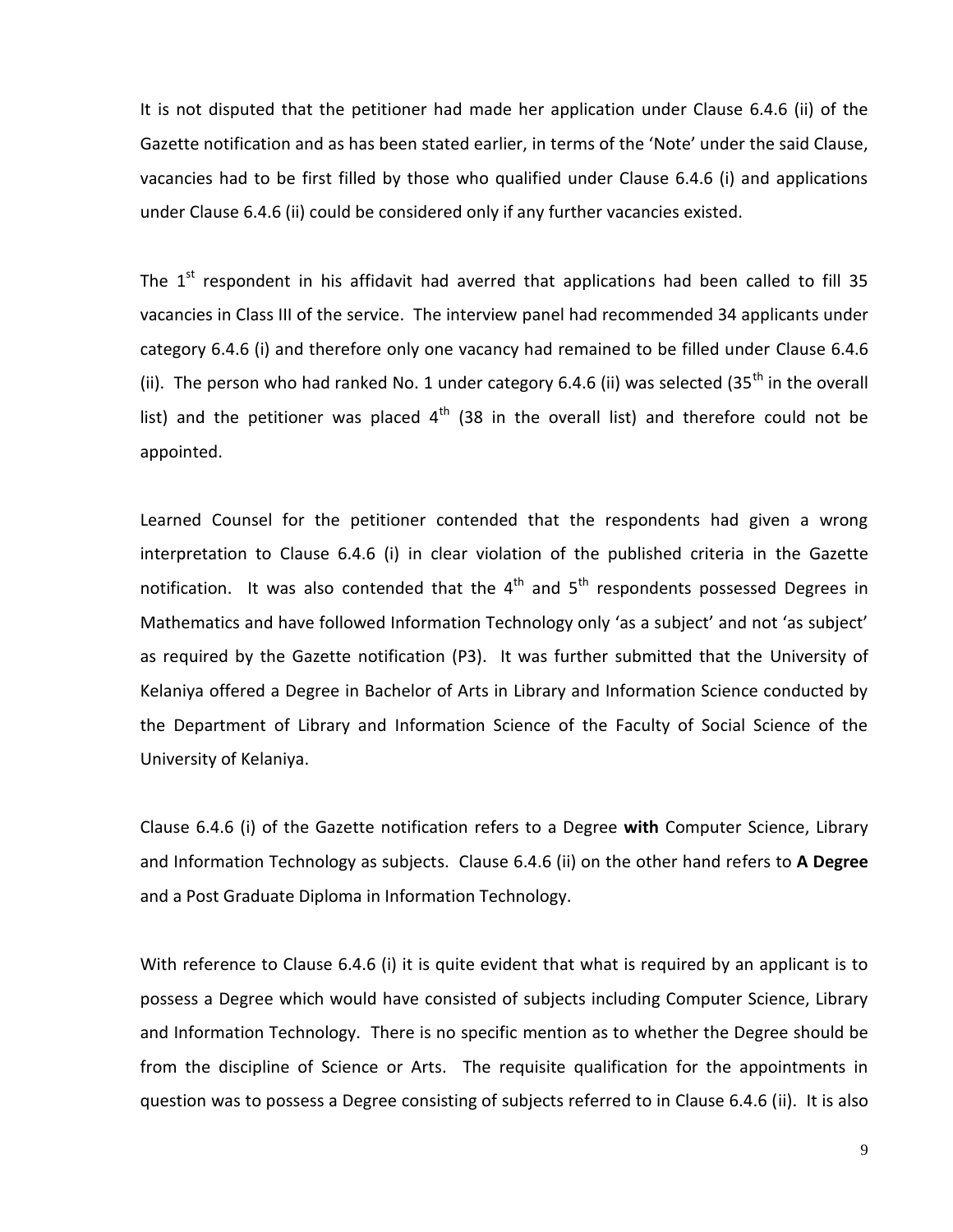important to note that Clause 6.4.6 (i) does not call for a Degree **in** Computer Science, Library and Information Technology.

A careful scrutiny of the wording in Clause 6.4.6 (i) clearly indicates that it does not require a Degree in the discipline of Computer Science, Library and Information Technology. In fact the University Grants Commission, having referred to the academic years 1999/2000, 2000/2001, 2001/2002, 2002/2003 and 2003/2004 had stated that no Degree had been awarded by a Sri Lankan University in Computer Science, Library and Information Technology.

Furthermore, the University Grants Commission, on 28.06.2010 had informed the learned State Counsel for the  $1<sup>st</sup> - 3<sup>rd</sup>$  and  $7<sup>th</sup> - 9<sup>th</sup>$  respondents (hereinafter referred to as respondents) that,

> "As at today no degree has been awarded carrying the title B.Sc/BA in Computer Science, Library and Information Technology."

University Grants Commission, it is not disputed, is the apex body of the University system of Sri Lanka, established under the Universities Act, No. 16 of 1978. The said Commission plans and co-ordinates the University education in the country. It is also to be noted that the applications for the posts in Clause 3 of SLTES were called for in September 2005 and what is relevant to this application would be the courses conducted as at the time the Gazette notification was published, calling for such applications.

It is also relevant to note that the Degree referred to in Clause 6.4.6 (ii) is totally different to what is stated in Clause 6.4.6. (i). Clause 6.4.1 (ii) deals with candidates, who possess a Degree obtained from a recognized University and a Post Graduate Diploma **in** Information Technology and teaching experience of not less than five years. Accordingly to fall within the said Clause 6.4.1 (ii), the required Post Graduate Diploma should be **in** Information Technology.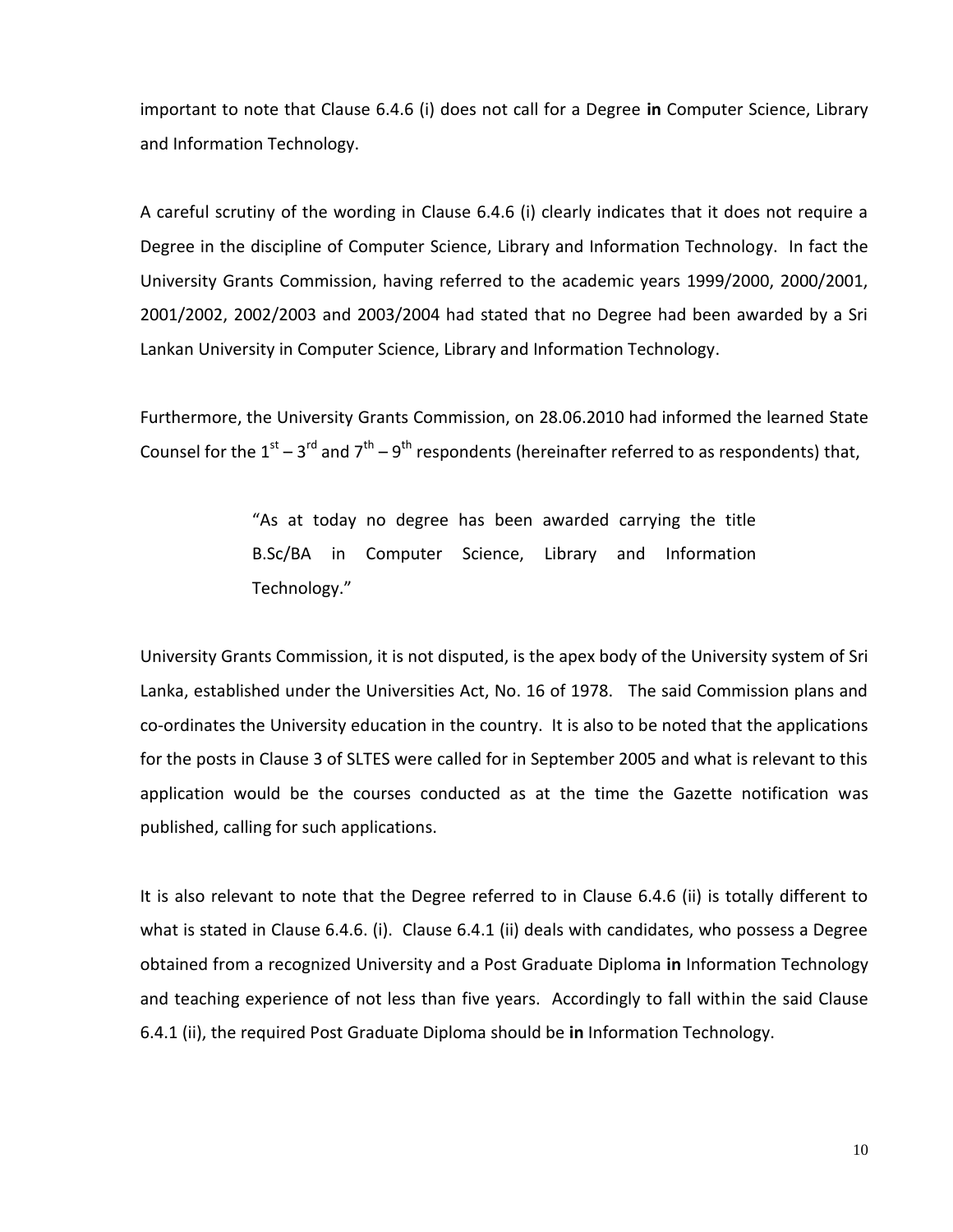As referred to earlier, the preferred qualifications for appointment to Class III of the SLTES are set out in sections 6.1 to 6.3 of the Gazette notification dated 09.09.2005 (P5). In the absence of applicants with qualifications referred to in Clauses 6.1 to 6.3, provision was made under Clause 6.4 to consider applicants with lesser qualifications. In such an event, the applicants had to be considered in order of priority under Clauses 6.4.1 to 6.4.7 of the Gazette notification dated 09.09.2005 (P5).

It is therefore apparent that in order to fill the vacancies in the subject area of 'Information Technology', consideration had first to be given to applicants qualified under Clause 6.4.6 (i) and the applicants under Clause 6.4.6 (ii) could only be considered only if any further vacancies existed.

Considering all the circumstances, it is apparent that in terms of Clause 6.4.6. (i) what is necessary is a not a Degree in Computer Science, Library and Information Technology, but a degree which consists of the aforementioned and other subjects.

The petitioner also complained of the selection of one P.K. Premachandra, who had been appointed as a Teacher Educator to the Ruwanpura National College of Education.

The respondents had admitted that the said P.K. Premachandra was selected as a Teacher Educator at the interview held for such selection. It was submitted on behalf of the respondents that the said P.K. Premachandra had scored the highest marks at the interview under the category referred to in Clause 6.4.6 (ii) of the Gazette notification. Learned State Counsel for the respondents further submitted that although the petitioner's post graduate qualification in Information Technology had been accepted by the interview panel to have fulfilled the requirements referred to in Clause 6.4.6 (ii) of the Gazette notification, she had obtained lesser marks than the said P.K. Premachandra, at the interview. Applications under the said Gazette notification had been called to fill 35 vacancies in Class III of SLTES. The interview panel had recommended 34 applicants under the category referred to in Clause 6.4.6 (i) and therefore there had been only one vacancy that could have been filled in terms of Clause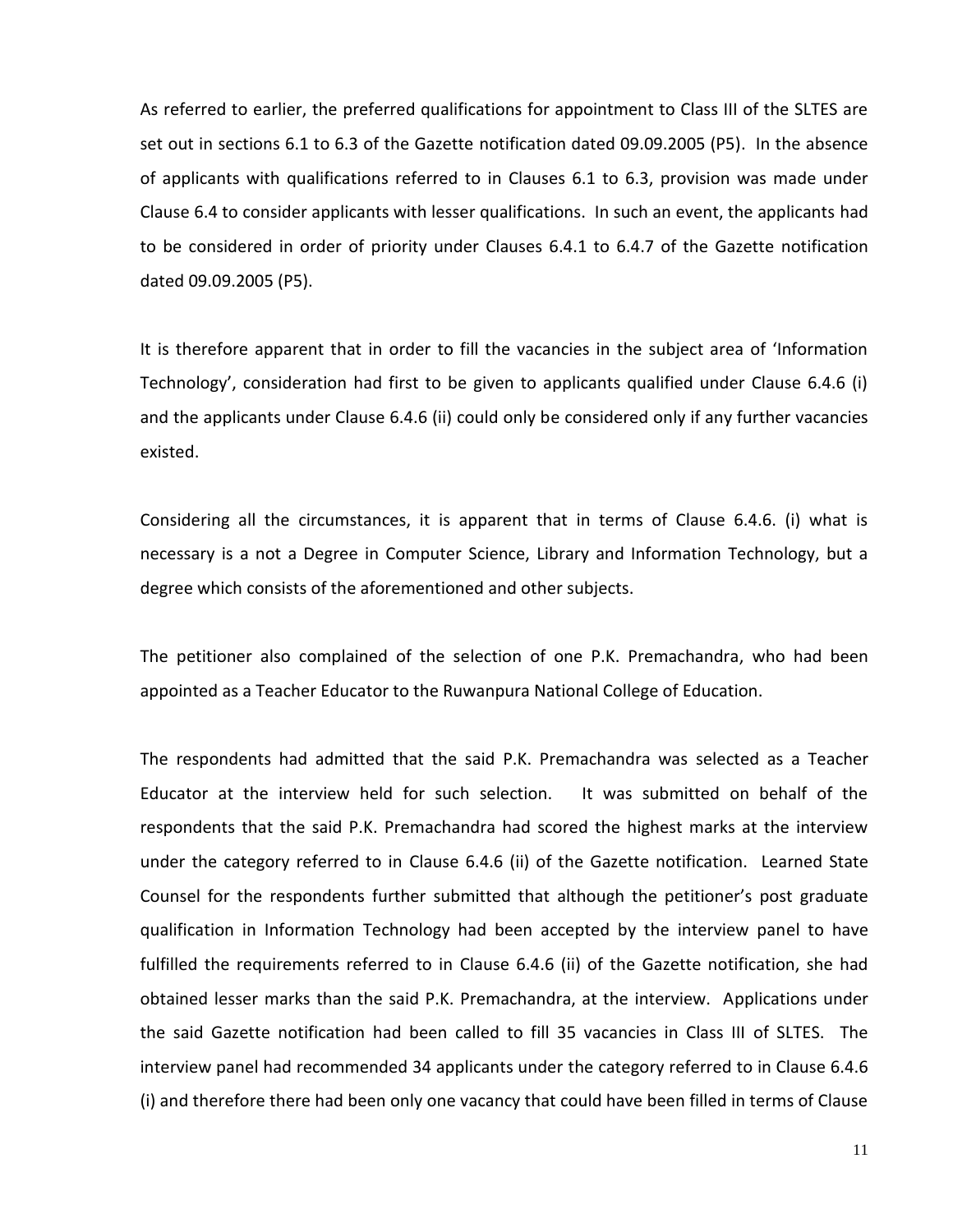6.4.6 (ii) of the Gazette notification. The interview panel had selected the person who had ranked  $1<sup>st</sup>$  in the category under Clause 6.4.6 (ii) and the said P.K. Premachandra had been so recommended. The petitioner who was placed  $4<sup>th</sup>$  under the said category therefore had not been selected and was not appointed.

In such circumstances, it would not be correct to state that the petitioner's application for the post in question had not been duly assessed at the interview, as the Gazette notification had clearly laid down that candidates were to be selected in order of priority under Clause 6.4.6 of the Gazette notification.

Such differentiation cannot be said to be arbitrary or discriminatory and is in violation of Article 12(1) of the Constitution, as every differentiation is not discrimination. Article 12(1) of the Constitution, which speaks of the right to equality, has clearly laid down that,

> "All persons are equal before the law and are entitled to the equal protection of the law."

When all persons are treated as equals, there cannot be any discrimination between two persons. However, it is to be borne in mind that this concept is to be applicable to situations, where the two persons in question are similarly circumstanced. Thus, the concept of unequal treatment is based on the premise that equals cannot be treated unequally and that unequals cannot be treated equally. The underlying principle of this concept is that, if founded on an intelligible differentia, a classification could be good and valid and cannot be treated as arbitrary, discriminatory and in violation of Article 12(1) of the Constitution. This position was clearly laid down in the well known decision in **Ram Krishna Dalmia v Justice Tendolkar** (A.I.R. 1958 S.C. 538), where it was stated that, there are two conditions to be satisfied for a classification to come within the ambit of being reasonable. They are as follows: